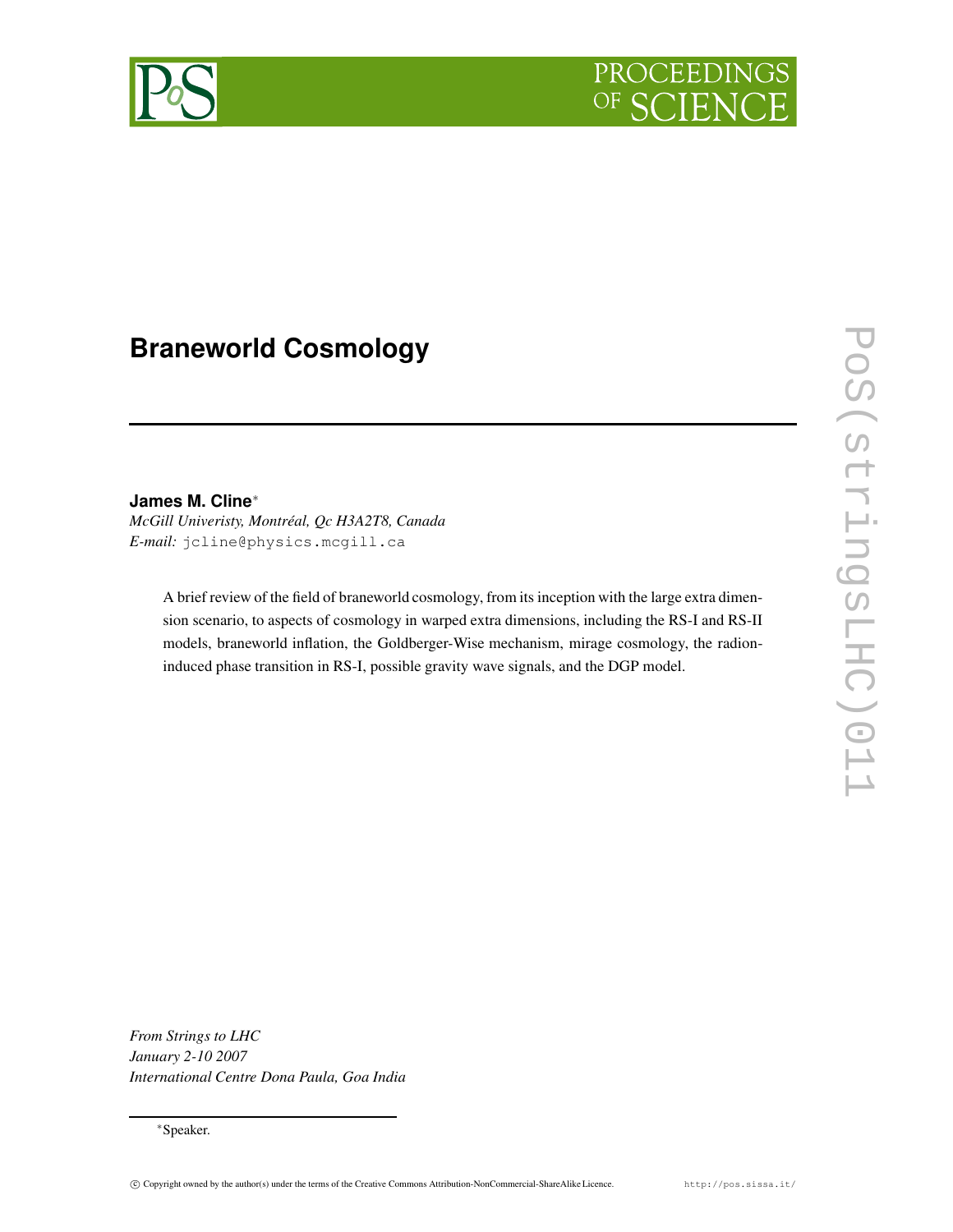I was asked by the organizers of "Strings to LHC" to provide a brief overview of brane cosmology. This is a large subject, and my scope will be necessarily limited to some of the key ideas. In particular, I will not discuss the many interesting developments with higher-codimension branes, rather focusing on the simplest case of codimension-one. Furthermore, this is not a review of string cosmology, nor of brane-antibrane inflation. Braneworld cosmology is a string-inspired framework, where the "branes" are merely delta-function sources in the stress-energy tensor, which generally do not have the other properties of D-branes, such as charge and internal dynamics. I will give a historically ordered account starting with large extra dimensions, then turning to warped geometries and the DGP model.

#### **1. Flat extra dimensions**

The modern era of brane cosmology began with ref. [1] in the context of large extra dimensions, made possible by the hypothesis that the standard model of particle physics is localized on a D-brane. Since only gravity was presumed to propagate in the extra dimensions, only short-distance (sub-millimeter) probes of the gravitational force could constrain the size of the extra dimensions. Experimentally it was known that gravity did not deviate from its known four-dimensional form down to distances just below a millimeter, hence allowing for extra dimensions of that magnitude. Additionally, with two extra dimensions, the fundamental gravity scale *M<sup>d</sup>* would be lowered to a value consistent with the TeV scale, using the relation

$$
M_p^2 \sim M_d^{d-2} R^{d-4} \tag{1.1}
$$

in *d* spacetime dimensions, with *d* −4 having size *R*. Cosmology becomes highly constrained in such a scenario because the phase space for Kaluza-Klein gravitons  $\tilde{g}$  is so large that they would be overproduced if the temperature of the universe was ever greater than some maximum value  $T_* \sim 1$ MeV. The gravitons are populated by interactions like  $\gamma \gamma \rightarrow \tilde{g} \tilde{g}$ . Even though each interaction vertex is suppressed by  $1/M_p$  in the 4D effective theory, the phase space is so dense that the total cross section is similar to having couplings that are only suppressed by  $1/M_6$ , where  $M_6$  at the 1 − 10 TeV scale. The KK gravitons are constrained because they can overclose the universe, or distort the diffuse  $\gamma$  ray spectrum by their decays at late times.

One of the key papers motivating interest in brane cosmology was ref. [2] (BDL). Their work was inspired by string theory, the Hořava-Witten model [3], in which the 11th dimension of heterotic M-theory is compactified on an interval  $y \in [0,1]$ , which can be considered as a circle parametrized by  $y \in [-1,1]$  with points identified under a  $Z_2$  orbifold symmetry  $y \rightarrow -y$ . The ends of the interval are the orbifold fixed points. BDL considered a 5D line element of the form

$$
ds^{2} = -n^{2}(y)dt^{2} + a^{2}(t, y)d\vec{x}^{2} + b_{0}^{2}dy^{2}
$$
\n(1.2)

with branes at  $y = 0$  and  $y = 1$ , and  $b_0$  assumed to be constant.

The branes provide delta-function sources in the Einstein equations, which take the simple form

$$
H^{2} = \left(\frac{\dot{a}}{a}\right)^{2} = \frac{n^{2}}{b_{0}^{2}} \left(\frac{a''}{a} + \left(\frac{a'}{a}\right)^{2}\right) + \frac{n^{2}}{3M_{5}^{3}b_{0}} \sum_{i} \rho_{i} \delta(y - y_{i}),
$$
\n(1.3)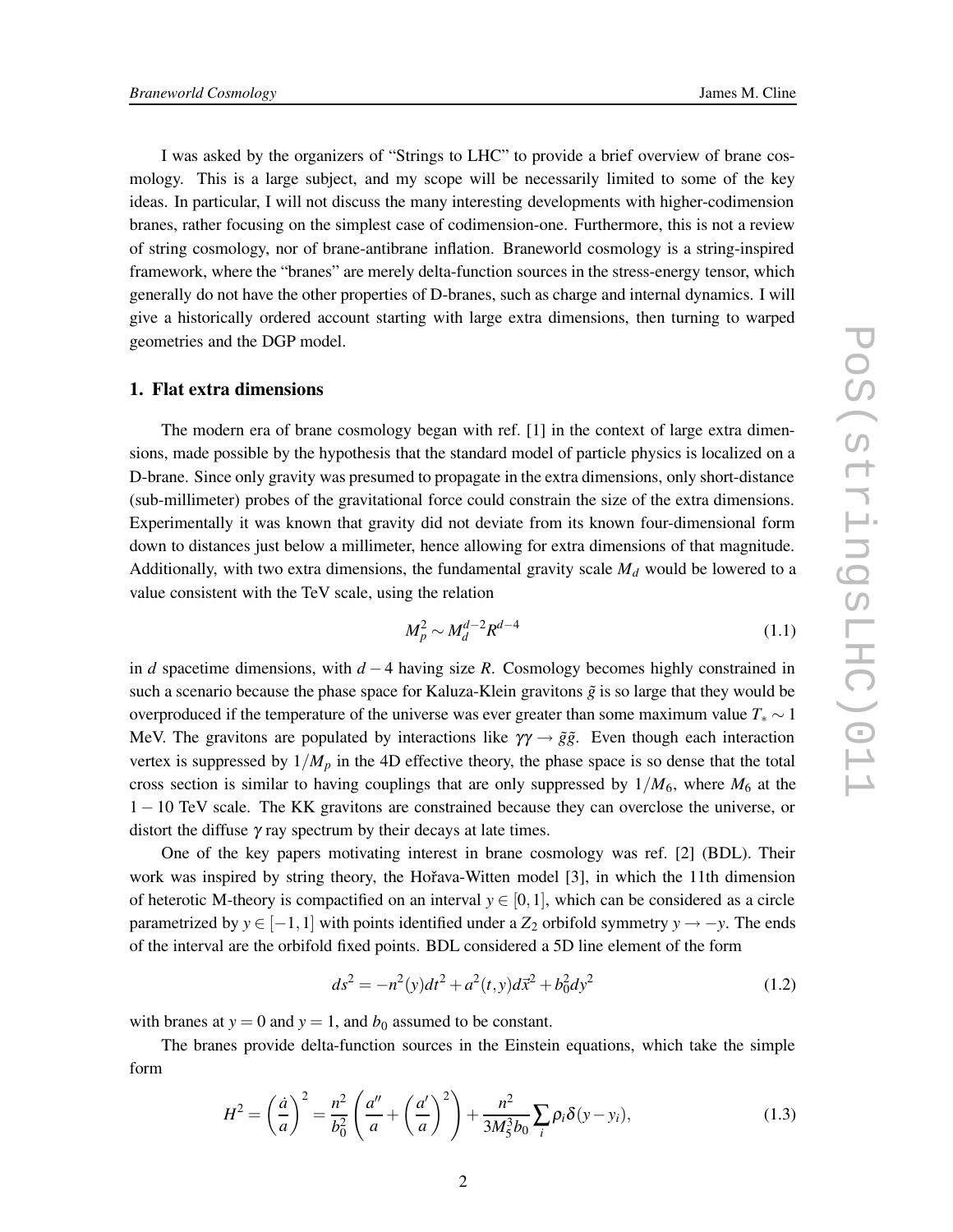$$
\left(\frac{\dot{a}}{a}\right)^2 + 2\frac{\ddot{a}}{a} = \frac{n^2}{b_0^2} \left\{ 2\frac{a''}{a} + \frac{n''}{n} + \frac{a'}{a} \left(\frac{a'}{a} + 2\frac{n'}{n}\right) \right\} - \frac{n^2}{M_5^3 b_0} \sum_i p_i \delta(y - y_i)
$$
(1.4)

$$
\left(\frac{\dot{a}}{a}\right)^2 + \frac{\ddot{a}}{a} = \frac{n^2}{b_0^2} \frac{a'}{a} \left(\frac{a'}{a} + \frac{n'}{n}\right) \tag{1.5}
$$

$$
\frac{n'}{n}\frac{\dot{a}}{a} + \frac{a'}{a}\frac{\dot{b}}{b} - \frac{\dot{a}'}{a} = 0\tag{1.6}
$$

For constant equation of state  $p/\rho = w$  on both branes, the solution is also simple,

$$
a = t^{q} \left( 1 - \frac{b_0 \rho_0}{6M_5^3} |y| \right) \tag{1.7}
$$

$$
n = 1 + \frac{b_0 \rho_0}{2M_5^3} \left( w + \frac{2}{3} \right) |y|
$$
 (1.8)

where  $q^{-1} = 3(1 + w)$ . The time-dependence of the scale factor differs from that in standard cosmology, where  $q^{-1} = 3(1+w)/2$ . A simple way of seeing why this happens is to consider the Einstein equation (1.3). By integrating it over the region  $y \in [-\varepsilon, \varepsilon]$ , we find that

$$
\int_{-\varepsilon}^{\varepsilon} \frac{a''}{a} dy = \frac{\Delta a'}{a} = 2\frac{a'}{a} = -\frac{b_0 \rho}{3M_5^2}
$$
 (1.9)

where we used  $a'(-\varepsilon) = -a'(\varepsilon)$  due to the  $Z_2$  orbifold symmetry. Similarly, integrating (1.4) in this region gives

$$
\frac{n'}{n} = \frac{b_0}{3M_5^2} (3p - \rho)
$$
\n(1.10)

Using these values in (1.5) and choosing  $n = 1$  at  $y = 0$  gives

$$
H^2 + \frac{\ddot{a}}{a} = \frac{1}{36M_5^6} \rho (\rho - 3p)
$$
 (1.11)

Because of energy conservation,  $\dot{\rho} = 3H(\rho + p)$ , which follows from (1.6), eq. (1.11) is consistent with the first-order equation

$$
H^2 = \left(\frac{\rho}{6M_5^3}\right)^2\tag{1.12}
$$

This modified form for the Friedmann equation can be solved for  $a(t)$  given the usual scaling  $\rho \sim a^{-3(1+w)}$ , to show that  $a(t) \sim t^q$  as in (1.7).

Needless to say, the dependence  $H \sim \rho$  instead of the standard relation  $H = \sqrt{8\pi G\rho/3}$  is ruled out by the successful prediction of big bang nucleosynthesis (BBN) for the light element abundances. BBN is quite sensitive to changes in the expansion rate of the universe.

## **2. Warped extra dimensions**

To overcome the problem with BDL's Friedmann equation, a simple modification was proposed in [4] and [5]: add a negative bulk cosmological constant,  $\Lambda_b$ , which further modifies the Friedmann equation to the form

$$
H^{2} = \left(\frac{\rho}{6M_{5}^{3}}\right)^{2} + \frac{\Lambda_{b}}{6M_{5}^{3}}
$$
 (2.1)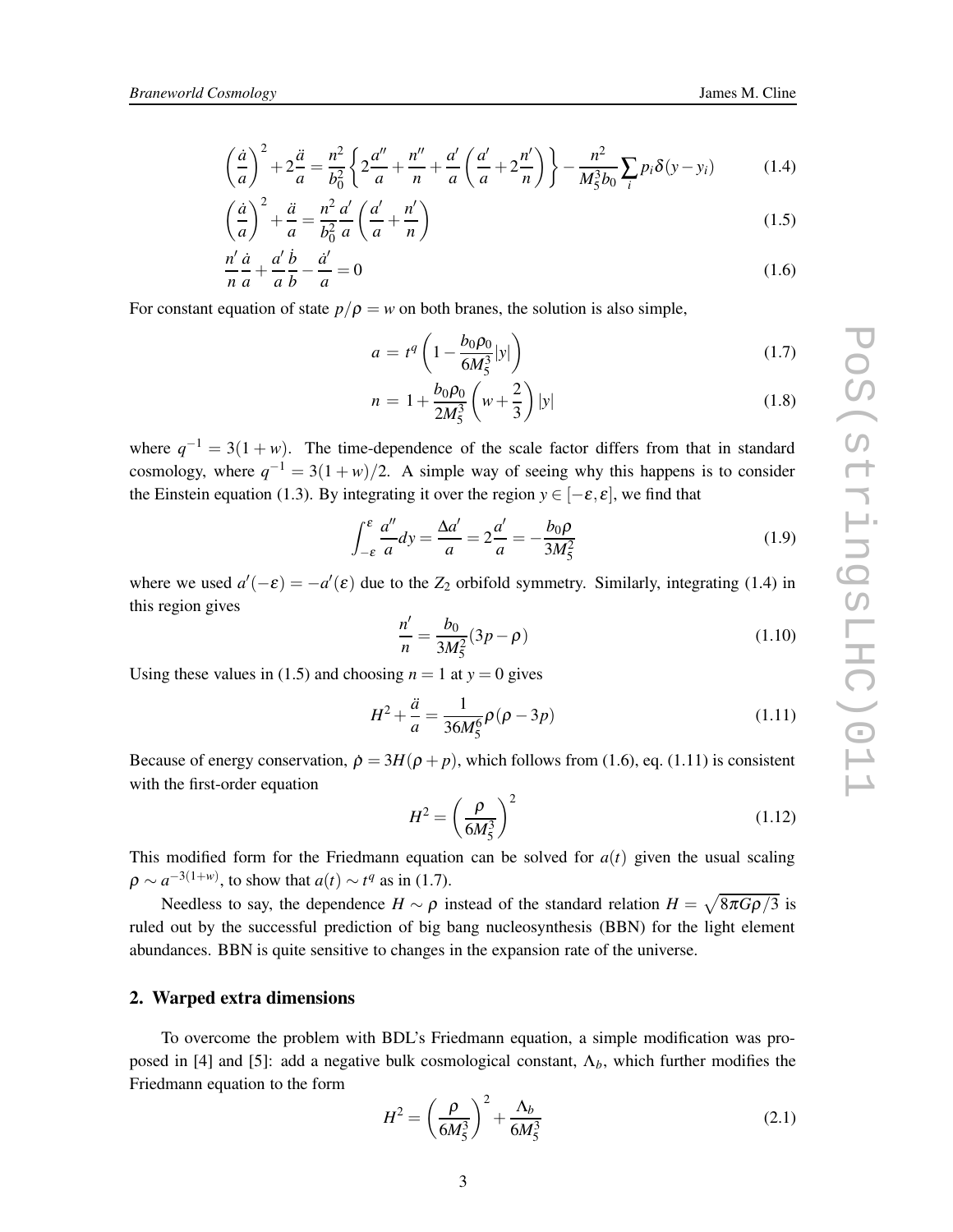This greatly improves the situation since we can let

$$
\rho = \tau + \rho_m \tag{2.2}
$$

where  $\tau$  represents the tension of the brane at  $y = 0$ , while  $\rho_m$  stands for ordinary matter or radiation on the brane. By tuning  $\tau \rightarrow \tau_0$  in such a way that the constant contribution to *H* vanishes,

$$
\left(\frac{\tau_0}{6M_5^3}\right)^2 + \frac{\Lambda_b}{6M_5^3} = 0\tag{2.3}
$$

which is the usual tuning of the cosmological constant to zero, we are left with the modified Friedmann equation

$$
H^{2} = \frac{\tau}{18M_{5}^{3}} \rho_{m} \left( 1 + \frac{\rho_{m}}{2\tau_{0}} \right)
$$
 (2.4)

where we should identify the coefficient as

$$
\frac{\tau_0}{18M_5^3} = \frac{8\pi}{3}G\tag{2.5}
$$

This is interesting because it reproduces the standard 4D result at low energies  $\rho_m \ll \tau_0$ , but predicts the BDL-like modification  $H \sim \rho$  in the high-energy regime,  $\rho_m \gg \tau_0$ .

Moreover, the background solution in the presence of  $\Lambda_b < 0$  becomes the warped solution of Randall and Sundrum (RS) [6] in the limit  $\rho_m \to 0$ ,

$$
a(y) = n(y) = e^{-bk|y|}
$$
 (2.6)

thus providing a link between brane cosmology and the warped compactification scenario which was proposed for completely noncosmological reasons—namely to solve the hierarchy problem. (If  $\tau$  is not tuned to the static value  $\tau_0$ , one finds warped de Sitter solutions  $a(t, y) = e^{Ht}(\cosh bk|y| (\tau/\tau_0)$  sinh *bk*|y|) [7].)

However this was not a complete solution to the problems which plagued the BDL model. In both BDL and in RS it was necessary to have a negative tension brane at  $y = 1$ , with equal and opposite tension to the  $y = 0$  brane. This is not fatal since within string theory there exist physically consistent negative-tension objects, orientifold planes. The real problem was that the matter densities on the two branes had to also be tuned, such that

$$
\rho_1 = -e^{2kb_0}\rho_0\tag{2.7}
$$

where the subscript indicates the position of the brane. String theory does not provide any sources of *matter* with negative energy density. Furthermore, it was not clear why it should be necessary to tune the matter densities on the two branes.

In retrospect, it should have been obvious that something else was seriously lacking in the model of [2] since it failed to reproduce the predictions of general relativity (GR) even if the extra dimension became arbitrarily small—notice that the strange Friedmann equation (1.12) is completely insensitive to the value of  $b<sub>0</sub>$ , which is the size of the extra dimension. The problem was shown to be due to artificially assuming that *b* was static, even though there was no mechanism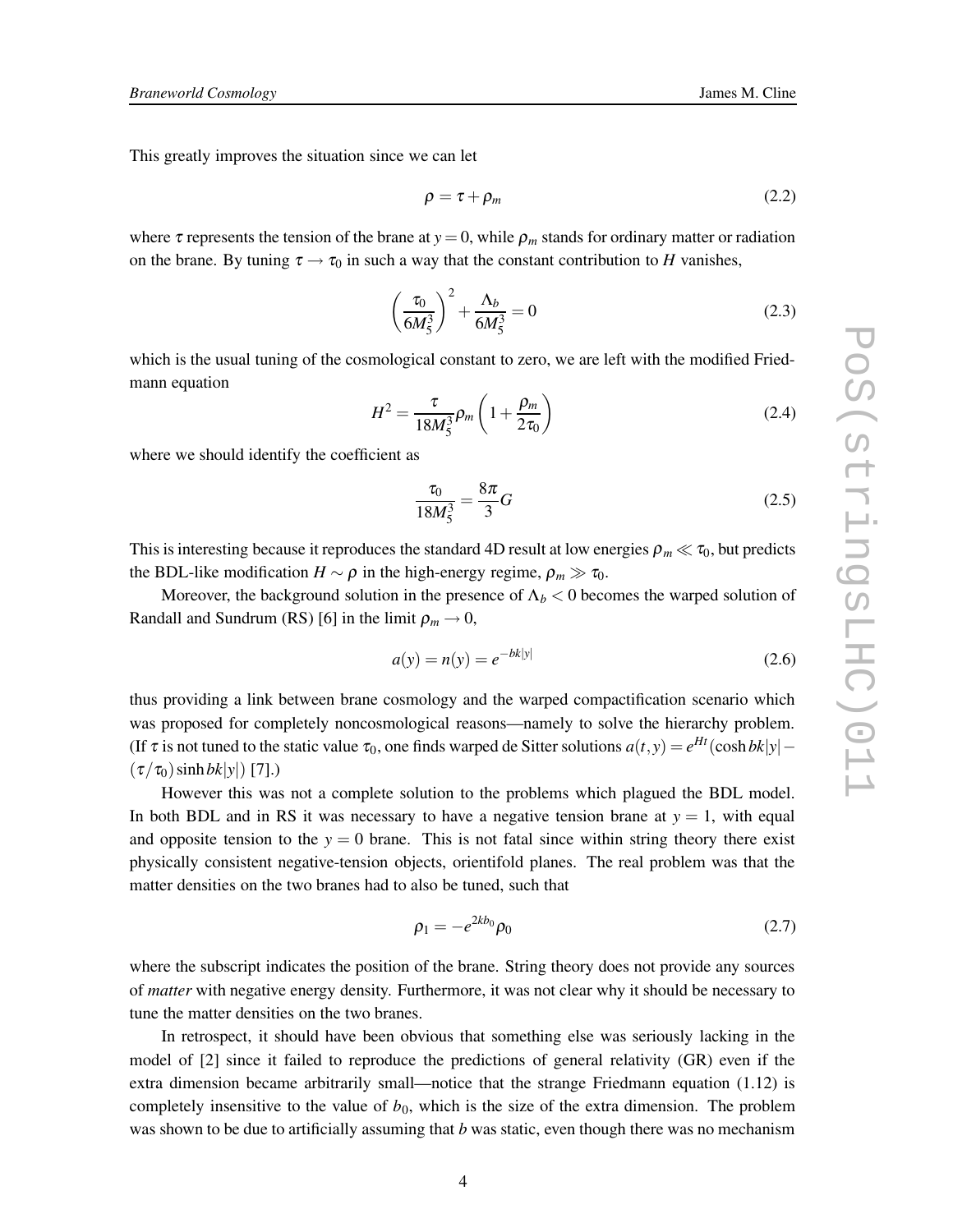in the theory to stabilize it at any particular value [8]. This criticism applied equally to the warped models of [4, 5].

In fact,  $b_0$  should be treated as a massless scalar field  $b(x^{\mu})$ , the *radion*, which leads to a scalar-tensor theory of gravity rather than GR. Although it is possible to find solutions where this massless scalar is constant by tuning the brane matter densities as in (2.7), fifth force constraints oblige us to give the radion a mass, and stabilize it at some particular value. Ref. [8] showed that once this is done, the standard Friedmann equation is recovered in either the warped or unwarped models, up to corrections which are suppressed by the radion mass, rather than the brane tension.

It is interesting to see how the argument which led to eq. (1.12) is changed once we add a potential energy  $V(b)$  for the radion (and possibly a bulk cosmological constant  $\Lambda_b$ ). The 5D Einstein equations become

$$
3H^2 - 3\frac{n^2}{b_0^2} \left( \frac{a''}{a} + \left( \frac{a'}{a} \right)^2 \right) = \frac{n^2}{M_5^3} \left( \sum_i \rho_i \delta(b_0(y - y_i)) + \Lambda_b + V(b_0) \right) \tag{2.8}
$$

$$
H^2 + 2\frac{\ddot{a}}{a} - \frac{n^2}{b_0^2} \left\{ 2\frac{a''}{a} + \frac{n''}{n} + \frac{a'}{a} \left( \frac{a'}{a} + 2\frac{n'}{n} \right) \right\} = -\frac{n^2}{M_5^3} \left( \sum_i p_i \delta(b_0(y - y_i)) + \Lambda_b + V(b_0) \right) (2.9)
$$

$$
-3\left(H^2 + \frac{\ddot{a}}{a}\right) + 3\frac{n^2}{b_0^2} \frac{a'}{a} \left(\frac{a'}{a} + \frac{n'}{n}\right) = -\frac{n^2}{M_5^3} \left(\Lambda_b + V(b_0) + b_0 V'(b_0)\right) \tag{2.10}
$$

where  $V(b_0)$  is the radion potential, and we are still assuming that  $b_0$  is constant in space and time for simplicity. The junction conditions (1.9-1.10) are unchanged by the radion potential, but the 5-5 Einstein equation (2.10) no longer determines  $H^2 + \frac{\ddot{a}}{a}$  in terms of brane sources because of the extra  $V(b_0)$  contribution. Instead this equation determines the shift in the radion due to the expansion of the universe,  $b \rightarrow b_0 + \delta b$ . For the Randall-Sundrum model, ref. [8] finds

$$
\frac{\delta b}{b} \sim \frac{(\rho - 3p)}{m_b^2 a^2 M_p^2} \tag{2.11}
$$

where  $m_b$  is the radion mass, and *a* is the warp factor; therefore  $aM_p \equiv \Lambda$  is the TeV (or infrared) scale.

It is no longer simple to compute the modifications to the Friedmann equation once the radion is stabilized. Moreover the result depends upon whether the expansion of the universe is measured at the Planck brane  $(y = 0)$  or the TeV brane  $(y = 1)$ . At the TeV brane, the leading correction was found to be [9]

$$
H^2|_{y=1} = \frac{8\pi G}{3} \left( \rho + \frac{c\rho^2}{m_b^2 \Lambda^2} (1 - 3w)(1 + w) + O(\rho^2) \right)
$$
 (2.12)

where  $c = O(1)$ ,  $\rho$  is the warped energy density on the TeV brane, and  $w = p/\rho$ . Curiously the  $\rho^2$ correction vanishes when  $w = 1/3$  (radiation) or  $w = -1$  (inflation).

# **3. Randall-Sundrum II cosmology**

Despite its shortcomings (because it ignored the need for radion stabilization), the modified Friedmann equation (2.4) turned out to have a deeper significance. This is in connection with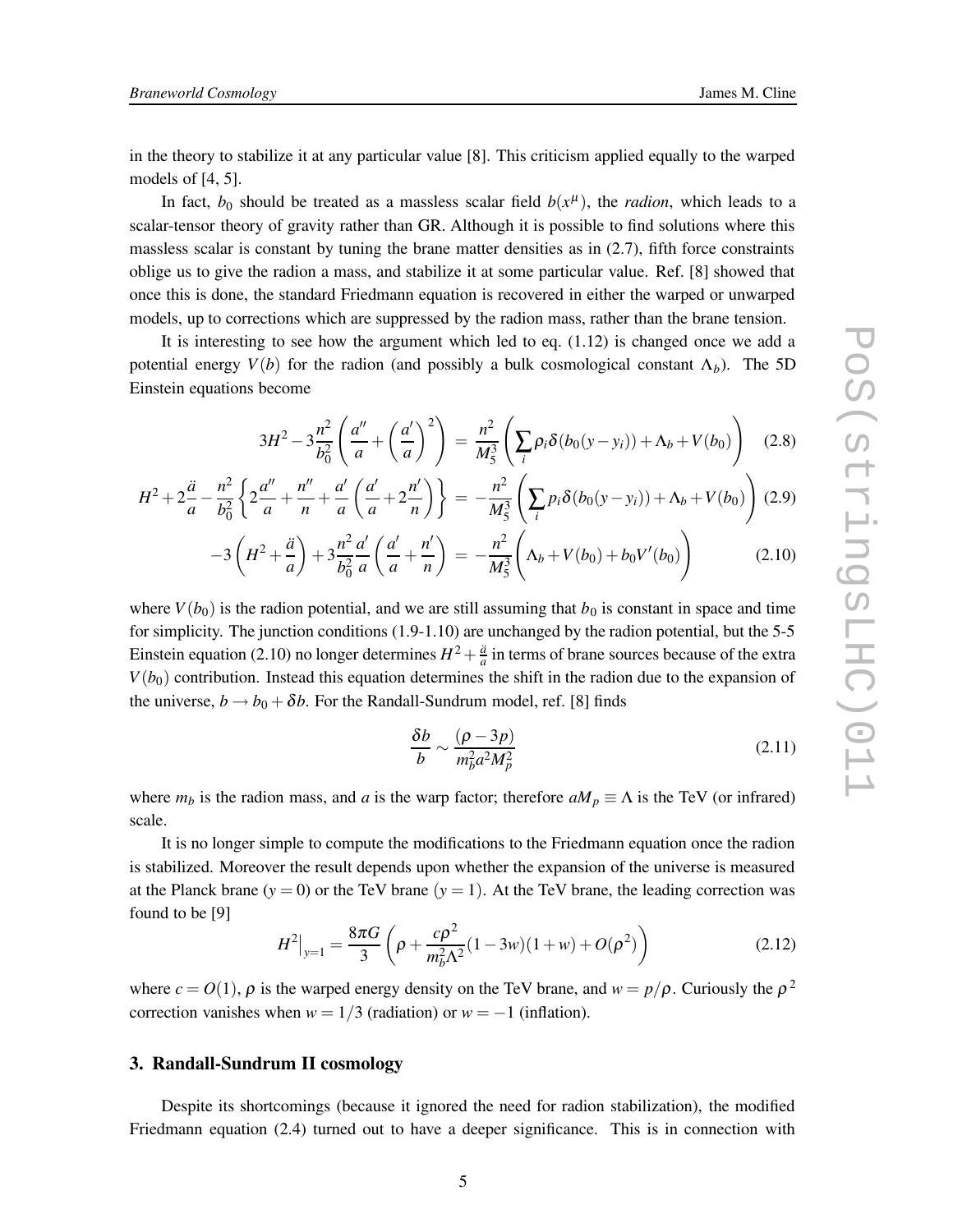the Randall-Sundrum II model [10], in which the TeV brane is displaced to  $y \rightarrow \infty$  (equivalently  $b_0 \rightarrow \infty$ ) and thereby removed from the theory. There is no physical radion in this theory (it can be gauged away by a coordinate transformation), hence no need for stabilization. Eq. (2.4) is still the correct Friedmann equation, but now it is fully justified, unlike in the RSI model. Big bang nucleosynthesis puts a weak constraint on the brane tension;  $\tau > (MeV)^4$  to insure that *H* has the standard form during BBN. Terrestial measurements of the gravitational force give a much stronger constraint since the exchange of KK gravitons modifies the Newtonian gravitational potential to the form

$$
V = -G\frac{m_1m_2}{r}\left(1 + \frac{1}{r^2k^2}\right)
$$
 (3.1)

with  $k = M_5^3/M_p^2$ . Interpreting the current limit from the Eöt-Wash experiment [11] to imply that  $kr > 1$  at the scale 0.04 mm, we find the bound

$$
k > 5 \text{ meV} \tag{3.2}
$$

hence

$$
M_5 = k^{1/3} M_p^{2/3} > 3 \times 10^5 \text{ TeV}
$$
 (3.3)

and the brane tension is

$$
\tau = 24kM_5^3 > (7 \text{ TeV})^4,\tag{3.4}
$$

far above the energy scale of BBN.

#### **3.1 Inflation with nonstandard Friedmann equation**

An obvious application of the modified Friedmann equation is to inflation at scales greater than  $\tau^{1/4}$ , where  $H \sim \rho$ . Ref. [12] examined chaotic inflation in this context, noting that one can get inflation to work with steeper potentials than usual, since *H* is larger than its conventional value and Hubble damping is more effective. It was shown that the slow-roll parameters get modified relative to their conventional values (denoted by  $\varepsilon_0$  and  $\eta_0$ ),

$$
\varepsilon = \varepsilon_0 \left( \frac{1 + V/\tau}{(1 + V/2\tau)^2} \right) \sim \frac{4\tau}{V} \varepsilon_0 \tag{3.5}
$$

$$
\eta = \eta \frac{1}{1 + V/2\tau} \sim \frac{2\tau}{V} \eta_0 \tag{3.6}
$$

where *V* is the potential and the final estimates are in the limit  $V \gg \tau$ . One can show that inflation occurs when  $\dot{\phi}^2 < \frac{2}{5}V$  ( $p < -\frac{2}{3}\rho$ ) intead of the usual condition  $\dot{\phi}^2 < V$  ( $p < -\frac{1}{3}\rho$ ) in this regime. Furthermore the number of e-foldings as a function of the inflaton field is given by

$$
N \cong -\frac{1}{M_p^2} \int d\phi \frac{V}{V'} \left( 1 + \frac{V}{2\tau} \right) \tag{3.7}
$$

and the scalar power amplitude is enhanced relative to its usual value,

$$
A_s^2 = A_0^2 \left( 1 + \frac{V}{2\tau} \right)^2 \tag{3.8}
$$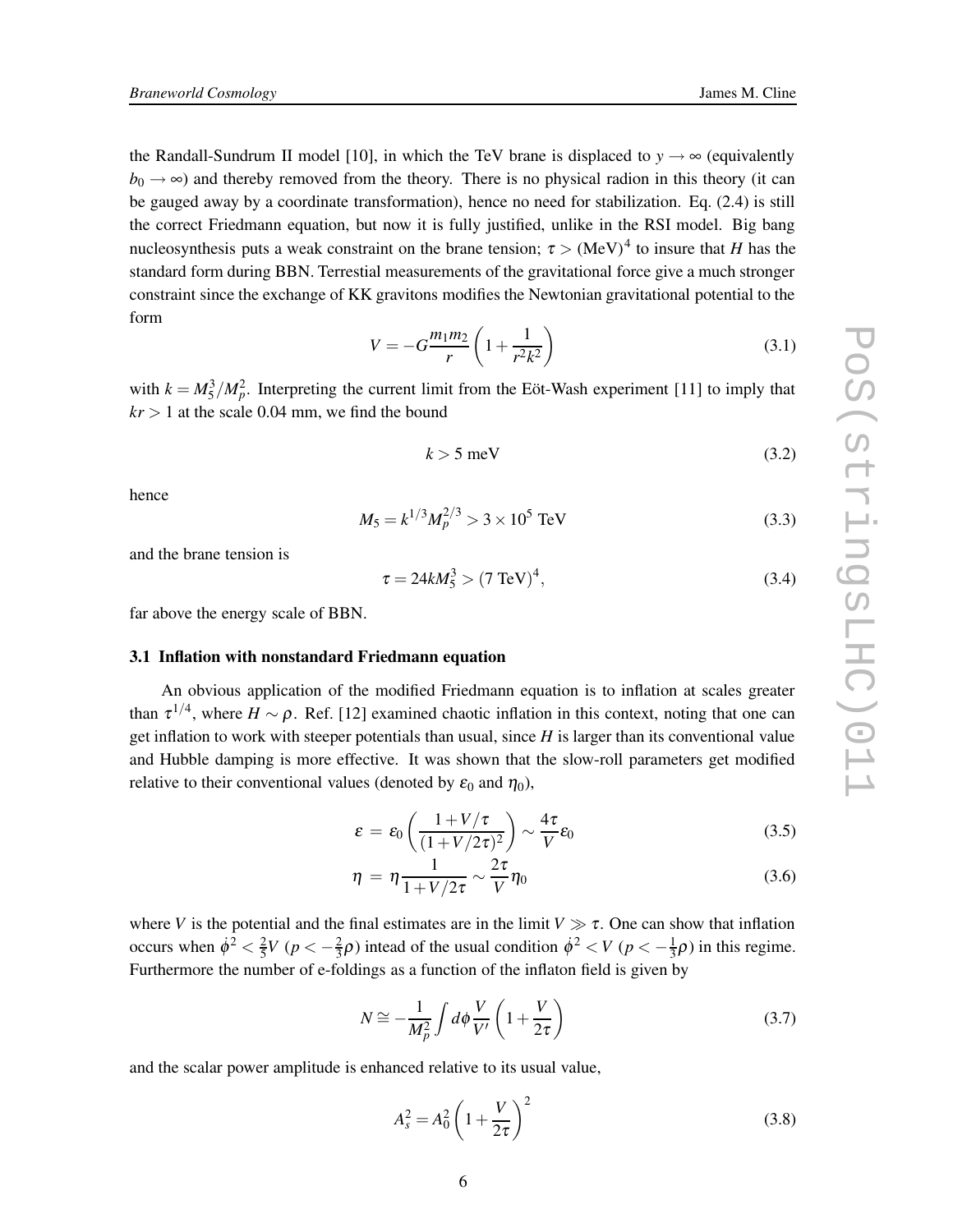The spectral index formula keeps its usual form in the new slow-roll parameters, but their relation to the number of e-foldings in general differs from the standard result (shown below in parentheses) in the high-energy regime [13]:

$$
n_s - 1 \cong -6\varepsilon + 2\eta \cong \begin{cases} -\frac{5}{2N} \left( \text{c.f.} - \frac{2}{N} \right), & V = m^2 \phi^2\\ -\frac{3}{N} \left( \text{c.f.} - \frac{3}{N} \right), & V = \lambda \phi^4 \end{cases} \tag{3.9}
$$

Coincidentally, the prediction for  $\phi^4$  chaotic inflation does not change, although [13] shows that in the intermediate region where  $V \sim \tau$  this is no longer the case, and the tension between  $\lambda \phi^4$  theory and the CMB data is made somewhat worse. For the  $\phi^2$  model, the increase in  $|n_s - 1|$  in the high *V* regime degrades the agreement with the data (viewed as likelihood contours in the plane of the tensor-to-scalar ratio *r* versus  $n_s - 1$ ) relative to the standard  $V \ll \tau$  regime: it pushes it outside the  $1-\sigma$  contour.

A novel feature is that inflation can occur with subPlanckian field values,  $\phi < M_p$ , which is not the case for conventional chaotic inflation, and is often regarded as a drawback. However, one still needs  $\phi > M_5$ ; for  $V = m^2 \phi^2$ , inflation occurs for  $\phi \sim 300 M_5$ , and the COBE normalization requires  $m = 5 \times 10^{-5} M_5$ .

Braneworld inflation was also considered using the potential

$$
V = V_0 e^{-\alpha \phi / M_p} \tag{3.10}
$$

in [14], which relies upon gravitational particle production to get reheating since there is no minimum around which  $\phi$  can oscillate to give ordinary reheating. In standard cosmology, one needs to have  $\alpha^2 < 2$  in order to get inflation from (3.10), but this is no longer true in the high-energy regime. Ref. [14] finds that with the COBE normalization the inflationary scale, brane tension and 5D Planck mass are fixed in terms of  $\alpha$  as

$$
V_{\rm inf} \sim \left(\frac{10^{15} \text{ GeV}}{\alpha}\right)^4, \qquad \tau \sim \left(\frac{10^{15} \text{ GeV}}{\alpha^{3/2}}\right)^4, \qquad M_5 \sim \frac{3 \times 10^{16} \text{ GeV}}{\alpha} \tag{3.11}
$$

The number of e-foldings as a function of field value is given by

$$
N = \frac{1}{2\tau\alpha^2} \left( V(\phi) - V_{\text{end}} \right) \tag{3.12}
$$

in the high-energy phase. This shows that  $\alpha$  can be taken much larger than the standard range if  $\tau$ is appropriately adjusted downward, and so the potential can be much steeper than usual while still supporting slow-roll inflation. The eventual reheating temperature is found to be  $T \sim 10^3/\alpha$  GeV. Independently of  $\alpha$ , the predicted relation between spectral index and number of e-foldings is

$$
n_s - 1 = -\frac{4}{N+1}
$$
 (3.13)

leading to  $n_s \approx 0.92$  as well as the tensor-to-scalar ratio  $r = 0.03$ . This value of  $n_s$  is somewhat too low relative to the currently favored WMAP3 value  $n_s = 0.95$ .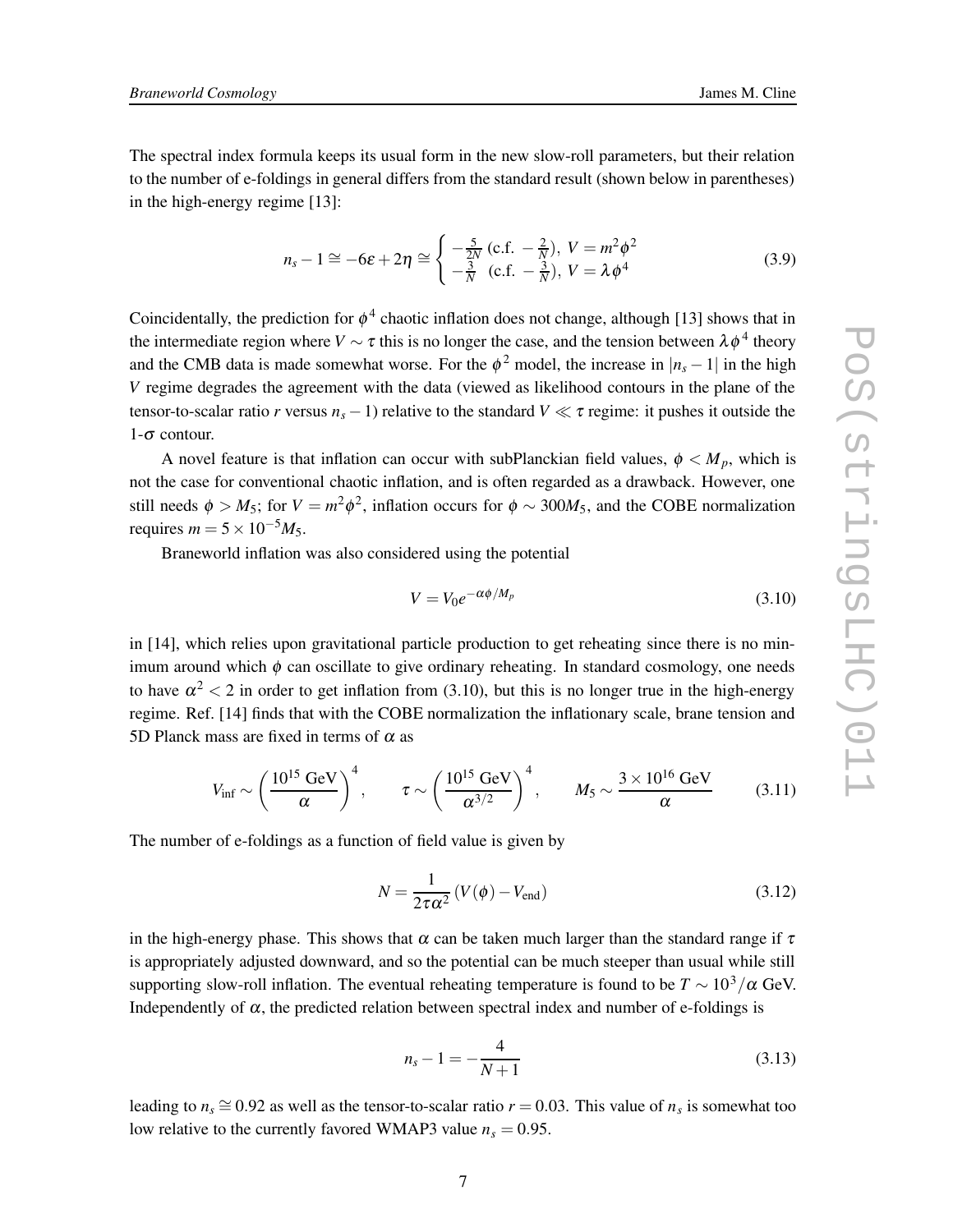## **4. Randall-Sundrum I cosmology**

We now return to the more rich and complicated case of two branes in a compact warped geometry. Notice that eq. (2.11) predicts that the radion gets destabilized at temperature

$$
T \sim \sqrt{m_b \Lambda} \sim \varepsilon \times \text{TeV}
$$
 (4.1)

where  $\varepsilon \sim m_b/\Lambda$  is a small parameter which we shall specify below. To understand the dynamics of this phase transition between compact and noncompact extra dimensions, we must discuss the mechanism of stabilization. The most popular such mechanism was proposed by Goldberger and Wise (GW) [15].

### **4.1 Goldberger-Wise mechanism**

The GW mechanism uses a bulk scalar field Φ with Lagrangian

$$
\mathcal{L} = (\partial \Phi)^2 - m^2 \Phi^2 - V_0 \delta(y) - V_1 \delta(y - 1)
$$
\n(4.2)

where the brane potentials  $V_{0,1}$  are minimized at  $\Phi = v_0$  and  $\Phi = v_1$ , respectively. There are two competing effects in this model. The mass term

$$
b \int dy e^{-4kby} m^2 \Phi^2 \tag{4.3}
$$

is minimized when *b* is small, while the gradient energy

$$
\frac{1}{b} \int dy e^{-4kby} \Phi'^2 \tag{4.4}
$$

is minimized at large *b*. The brane potentials insure that the trivial solution  $\Phi = 0$  is energetically disfavored; instead (assuming the coefficients of *V*0,<sup>1</sup> are sufficiently large) Φ must vary between the boundary values  $v_0$  and  $v_1$ . The result of this competition is that *b* gets stabilized at some intermediate value,

$$
b = \frac{1}{k\varepsilon} \ln \left( \frac{v_0}{v_1} \right) \tag{4.5}
$$

where  $\varepsilon \cong m^2/4k^2 \ll 1$ . The canonically normalized radion field can be written approximately as

$$
\phi = f e^{-kb(x)}, \quad f = \sqrt{6}M_p \tag{4.6}
$$

and its VEV using (4.5) is related to the warp factor by

$$
\frac{1}{f}\langle \phi \rangle = e^{-kb} = \eta^{1/\varepsilon} \equiv \left(\frac{v_1}{v_0}\right)^{1/\varepsilon} \tag{4.7}
$$

Notice that the large hierarchy is naturally generated by raising a moderately small number  $\eta$  to a moderately large power  $1/\varepsilon$ . The radion potential has the approximate form

$$
V(\phi) = \frac{k v_0^4}{f^4} \phi^4 \left[ \left( \left( \frac{\phi}{f} \right)^{\varepsilon} - \eta \right)^2 - \frac{\varepsilon}{4} \eta^2 \right]
$$
 (4.8)

This looks like a double-well potential, fig. 1, with a slightly deeper minimum at  $\phi = \langle \phi \rangle$  than at  $\phi = 0$ . (This depth can be changed by adjusting the TeV brane tension.) The local minimum at  $\phi = 0$  corresponds to the decompactified RS II theory, where  $b \rightarrow \infty$ . This effective potential predicts that the radion mass scales like  $\varepsilon^{3/4} \Lambda$  [16, 17], but a more careful analysis shows that actually  $m_b \sim \varepsilon \Lambda$  [18].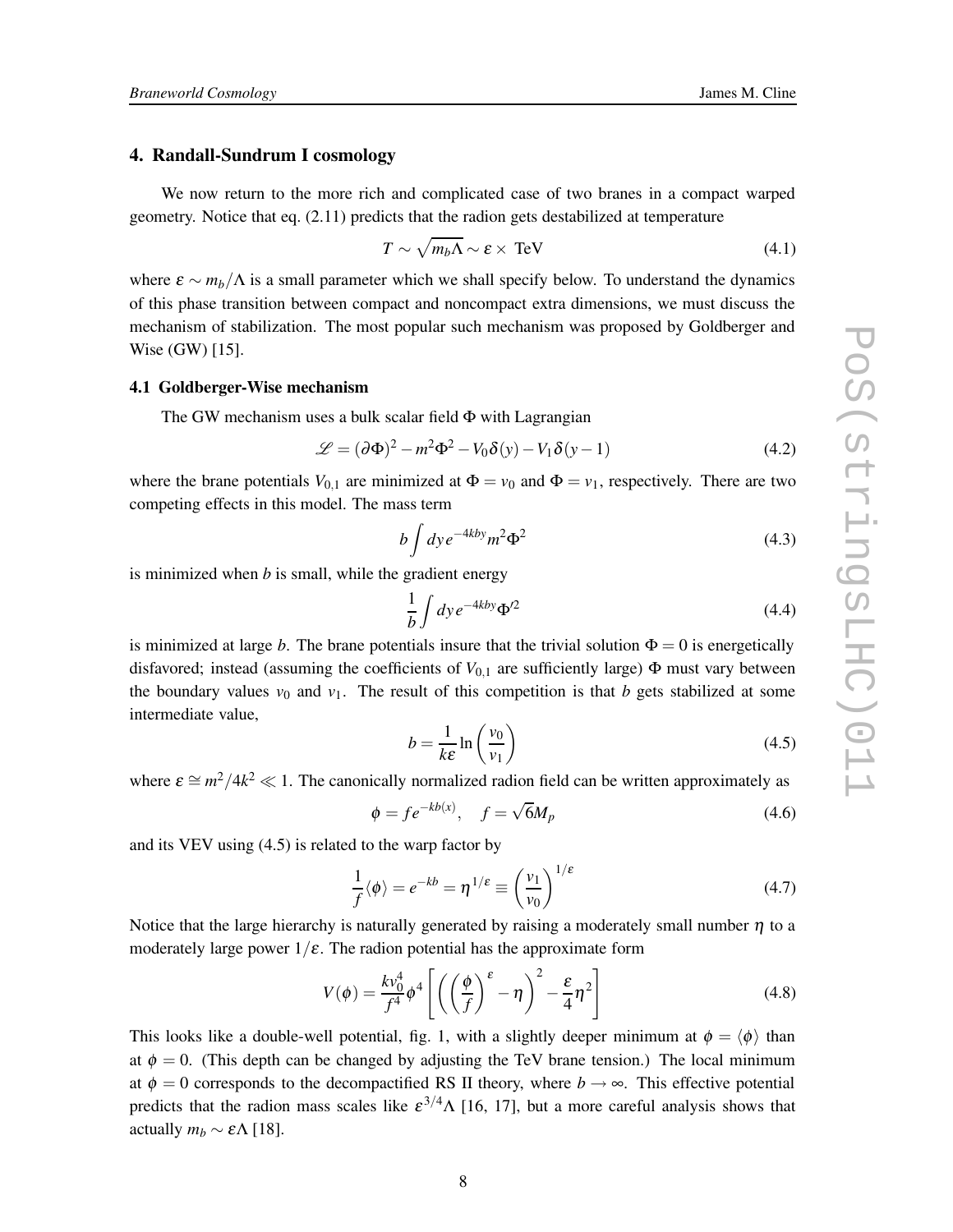

**Figure 1:** The Goldberger-Wise radion potential at zero temperature (solid curve) and at high temperature (dashed curve).

## **4.2 Decompactification phase transition**

At high temperatures, the GW potential naturally gets a thermal correction which lifts the nontrivial minimum and leads to a transition between the compactified and decompactified phases of the theory (fig. 1). This was first studied in [17], and has been more recently considered in [19]-[21]. A simple way of understanding the destabilization at high temperature is through the coupling of the radion to matter. It couples conformally, *i.e.* to the trace of the stress-energy tensor,

$$
\mathcal{L}_{int} \sim \frac{\phi}{\Lambda} T_{\mu}^{\mu} = \frac{\phi}{\text{TeV}} (\rho - 3p)
$$
 (4.9)

This predicts no shift in the radion during a radiation-dominated era; however at high *T* there is also a correction to the radion mass,  $T^2 \phi^2$ , and its effect is parametrically the same as that of the linear coupling if we simply estimate  $\rho - 3p \sim T^4$ . If  $V_0$  is the zero-temperature potential, we can estimate the shift in the radion by taking

$$
\frac{dV}{d\phi} = \frac{dV_0}{d\phi} - \frac{T^{\mu}_{\mu}}{\Lambda} = 0
$$
\n(4.10)

Letting  $\phi = \phi_0 + \delta \phi$ , this implies

$$
\frac{d^2V_0}{d\phi^2}\delta\phi = m_b^2\delta\phi \sim \frac{T^4}{\Lambda}
$$
\n(4.11)

Using the fact that  $\phi_0 = f e^{-kb_0} \sim \Lambda$ , we see that

$$
\frac{\delta\phi}{\phi_0} \sim \frac{T^4}{\Lambda^2 m_b^2} \tag{4.12}
$$

which becomes of order unity at the critical temperature given by eq.  $(4.1)$ .

More insight into the high-temperature limit of the theory can be gained by considering the 5D solution to the Einstein equations at finite temperature: this is the AdS-Schwarzschild solution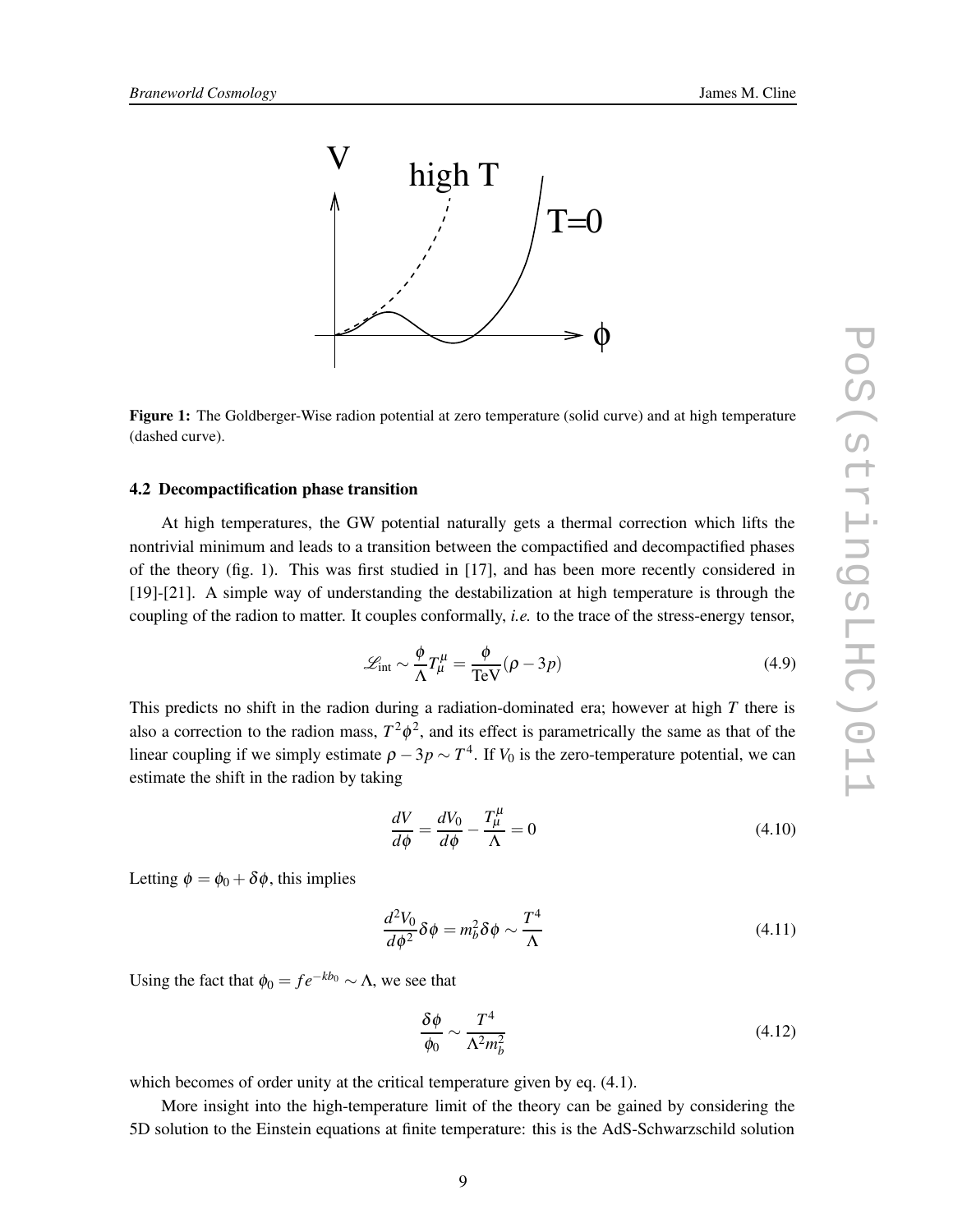where there is a black hole in the bulk, located at the AdS horizon  $r = 0$  [22] (which corresponds to  $y = \infty$  in the RS coordinate system),

$$
ds^{2} = -\left(\frac{r^{2}}{\ell^{2}} - \frac{\mu}{r^{2}}\right)dt^{2} + r^{2}d\vec{x}^{2} + \left(\frac{r^{2}}{\ell^{2}} - \frac{\mu}{r^{2}}\right)^{-1}dr^{2}
$$
(4.13)

The temperature of the system is identified with the Hawking temperature of the black hole, whose mass is  $\mu$ , and  $\ell = 1/k$  is the AdS curvature length scale. In this coordinate system the branes are moving through the bulk, toward larger values of *r*, with the Planck brane at  $r = R(t)$  say, and the TeV brane at some smaller value of *r*. There is a horizon at

$$
r = \mu^{1/4} \ell \tag{4.14}
$$

behind which the TeV brane is hidden before the compactification phase transition.

The brane motion can be understood by considering the induced metric on the brane at  $r =$  $R(t)$ :

$$
ds^{2} = -\left(\frac{R^{2}}{\ell^{2}} - \frac{\mu}{R^{2}} - \dot{R}^{2}\left(\frac{R^{2}}{\ell^{2}} - \frac{\mu}{R^{2}}\right)^{-1}\right)dt^{2} - R^{2}d\vec{x}^{2} \equiv -d\tau^{2} + R^{2}(\tau)d\vec{x}^{2}
$$
(4.15)

where  $\tau$  is the proper time for an observer on the brane. It is clear from the latter form that  $R(\tau)$ plays the role of the scale factor for the cosmological expansion measured by the brane observer. The dynamics of  $R(\tau)$  are determined by the junction condition at the brane, leading to the Friedmann equation

$$
H^2 = \frac{\mu}{R^4} \tag{4.16}
$$

which has the interpretation of  $\mu/R^4$  being the energy density of "dark radiation," the Hawking radiation emitted by the black hole, consisting of thermal KK gravitons in the bulk. Notice that this Friedmann equation has the normal form,  $H^2 \sim \rho$ , rather than  $\rho^2$ , since radiation redshifts like  $1/R<sup>4</sup>$ . In the AdS/CFT correspondence, these are the thermalized CFT degrees of freedom. This picture in which the geometry is static but the branes are moving has been called "mirage cosmology," [23] since the expansion of the universe appears to be an illusion on the part of the brane observers, due to their motion through the bulk.

Of course, the same physics can also be seen in the RS coordinates, where the geometry is explicitly time dependent and the branes are stationary [24]. The metric functions are

$$
a^{2}(t,y) = a_{0}^{2}(t)e^{-2kby} + \frac{c}{a_{0}^{2}(t)}\sinh^{2}kby; \qquad n(t,y) = \frac{a_{0}}{a}\left(e^{-2kby} - \frac{c}{a_{0}^{4}(t)}\sinh^{2}kby\right) \tag{4.17}
$$

and the horizon is at

$$
\frac{e^{-2kby}}{\sinh^2 kby} \cong 4e^{-4kby} = \frac{c}{a_0^4}
$$
  

$$
\implies y = \frac{1}{4kb} \ln \frac{4c}{a_0^4}
$$
(4.18)

which recedes toward the AdS horizon as the universe expands. In these coordinates  $c/a_0^4$  is the dark radiation density, so  $c \sim \mu$  in terms of the coordinates in (4.13). At some critical temperature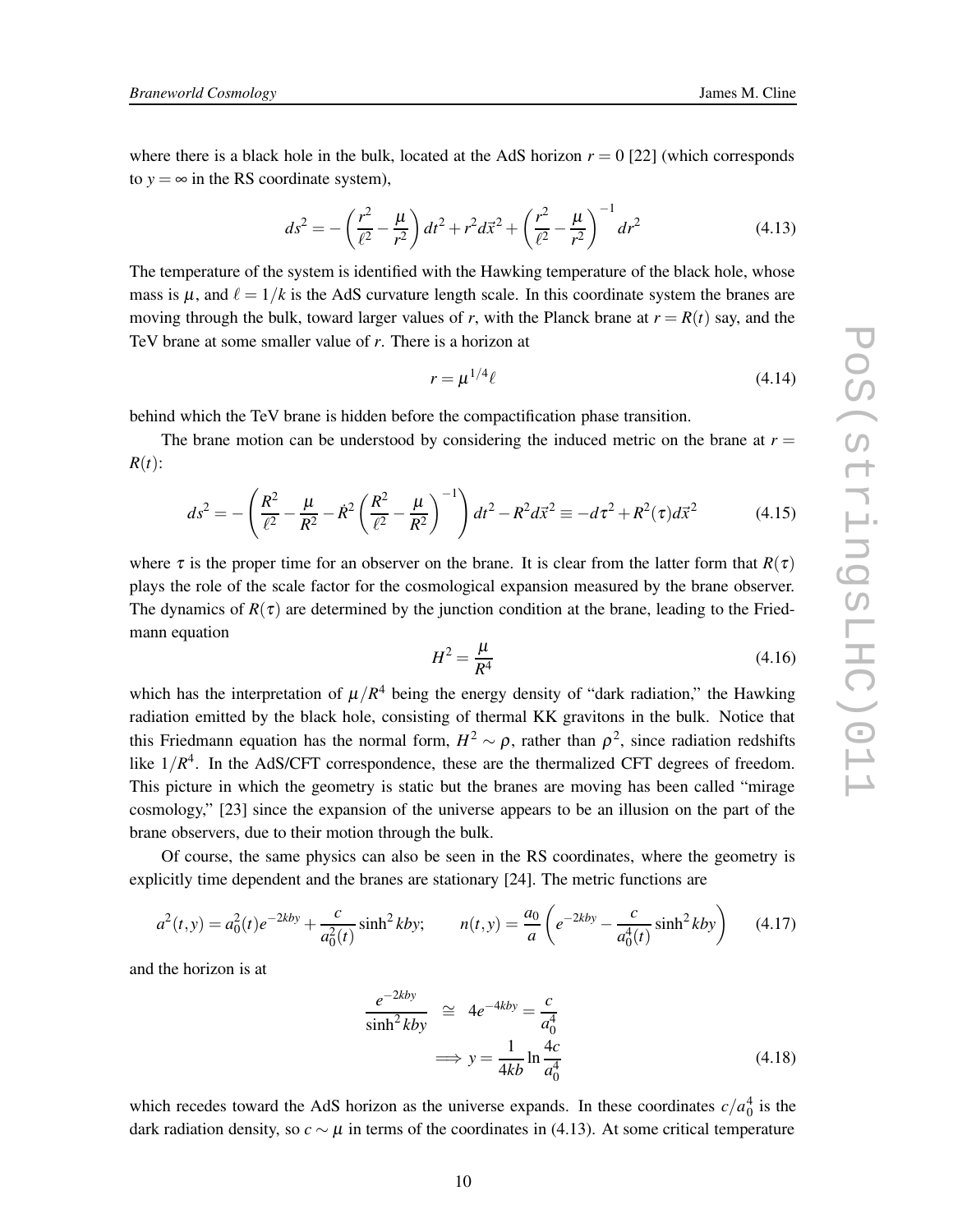the TeV brane is uncloaked by the horizon, signaling the compactification phase transition [25]. In the prior epoch when the TeV brane is hidden below the horizon, it is as good as nonexistent, since it is inaccessible to observers outside the horizon. For them, the TeV brane might as well be at  $r = 0$ , which is the decompactified phase of the theory.

The purely geometrical interpretation given above does not include the effects of radion stabilization. From the shape of the radion potential shown in fig. 1, we see that there is a first-order phase transition of a peculiar kind: within the high-*T* 5D single-brane universe, bubbles nucleate, inside of which the universe is 4D and the TeV brane has appeared. References [17]-[20] show that the phase transition does not necessarily complete (as in old inflation) for some ranges of parameters of the GW stabilization mechanism. Ref. [17] found that the bubble nucleation rate  $\Gamma \sim e^{-S}$  is suppressed by the tunneling action

$$
S \sim \frac{\Lambda^2 M_p^2 e^{-2/\sqrt{\epsilon}}}{\epsilon v_1 \sqrt{k} T^2} \sim \frac{e^{-2/\sqrt{\epsilon}} \Lambda^3}{T^2 m_b}
$$
(4.19)

at temperature *T*, so the transition is slower if the radion mass  $m_b$  is small or if  $\varepsilon$  is large. Ref. [19] obtains quantitatively different but qualitatively similar results.

An interesting recent development is the prediction of gravity waves produced during the phase transition, which can be large enough to be observable at LISA if the phase transition is strongly enough first order [20]. The gravity waves are produced by bubble collisions and by turbulence. However they are only observably large for model parameters where perturbation theory is starting to break down, so it would be interesting to undertake a more careful calculation of the effect.

# **5. The DGP model**

Dvali, Gabadadze and Porrati (DGP) found a remarkably simple way in which branes can modify gravity at large distances [26], using the action

$$
S = 2M_p^2 \int d^4x \sqrt{-g} R^{(4)} + 2M_5^3 \int d^4x dy \sqrt{-G} R^{(5)}
$$
(5.1)

where *g* and *G* is are the 4D and 5D metric determinants, respectively. By including the 4D Einstein term on a 3-brane, gravity is quasilocalized there, up to the distance scale

$$
r_c \sim \frac{M_p^2}{M_5^3} \tag{5.2}
$$

At distances  $r < r_c$ , gravity looks 4D, while for  $r > r_c$  it looks 5D. The cosmology of this model was first studied in [27, 28], which found the modified Friedmann equation

$$
\frac{\rho}{3M_p^2} = H^2 \pm \frac{H}{r_c} \tag{5.3}
$$

having two branches of solutions,

$$
H = \sqrt{\frac{\rho}{3M_p^2} + \frac{1}{4r_c^2}} \mp \frac{1}{2r_c}
$$
 (5.4)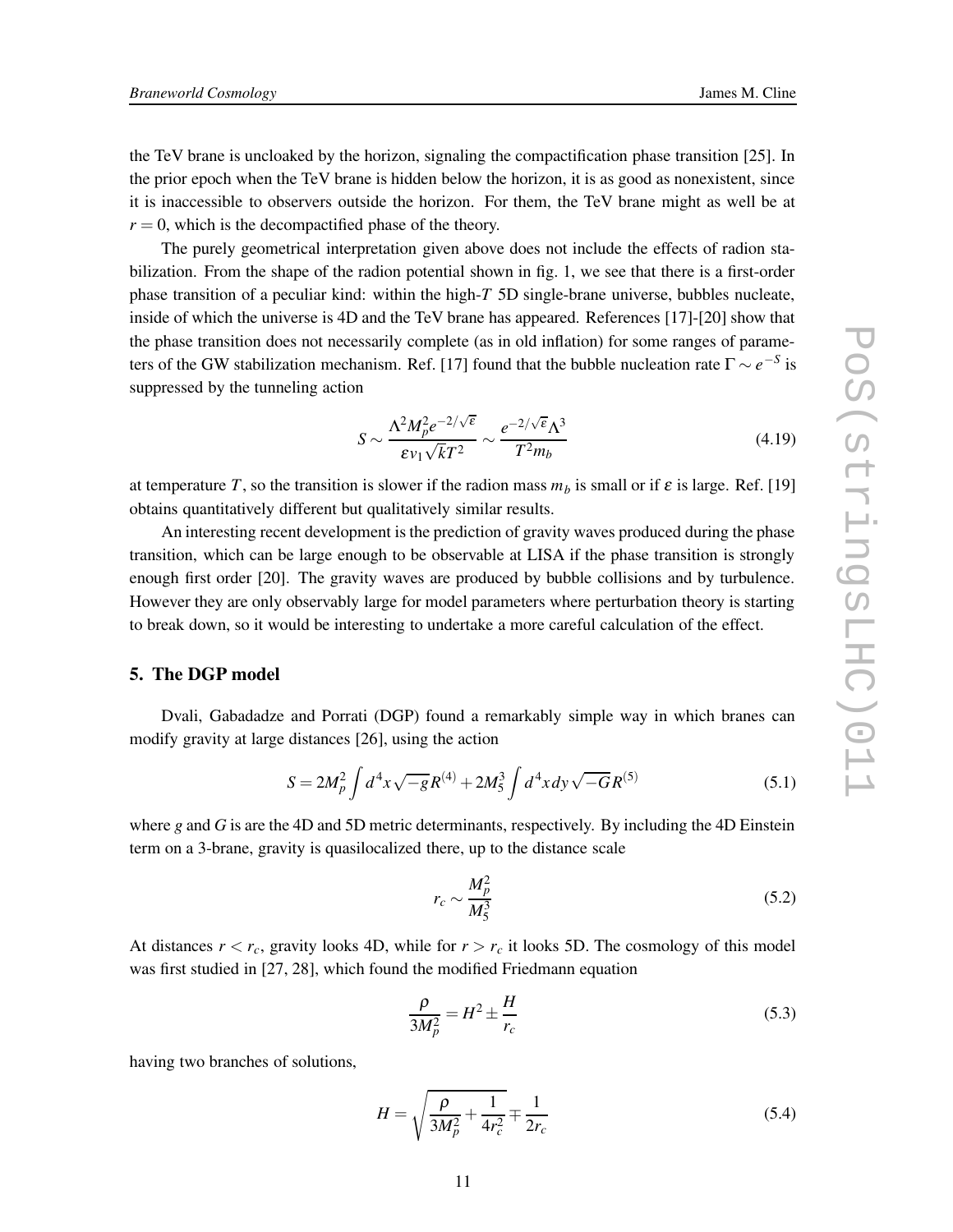The upper sign leads to conventional cosmology as  $\rho \rightarrow 0$ , while the lower one has the interesting property that  $H \to 1/r_c$  even as the matter density on the brane vanishes. This is called the *selfaccelerating* solution, and gives rise to the possibility of explaining the accelerated expansion of the universe without an explicit cosmological constant term. To match the current Hubble rate, a small 5D gravity scale is required:

$$
M_5 = (M_p^2 H_0)^{1/3} \sim 10 \text{ MeV}
$$
 (5.5)

In principle this kind of acceleration is experimentally distinguishable from that due to dark energy, even if it has an arbitrary (but constant) equation of state  $w = p/\rho$ . The luminosity distance  $d_L(z)$  as a function of redshift *z*,

$$
d_L = (1+z) \int_0^z dx \frac{H_0}{H(x)}
$$
\n(5.6)

has a different shape than in conventional dark energy models, so if the expansion history can be probed accurately as a function of *z*, as with type I supernovae, one can test the DGP model relative to fluid models.

Interestingly, the DGP model also predicts nonstandard gravity at much shorter scales, potentially including the solar system. This comes about because of an extra scalar graviton polarization  $\pi$  which changes the strength of the Newtonian gravitational potential in a distance-dependent way. One can think of  $\pi$  as a "brane-bending" mode, associated with transverse fluctuations of the brane. It modifies the strength of gravity at distances  $r > r_* = (r_g r_c^2)^{1/3}$ , where  $r_g = 2M/M_p^2$  is the gravitational radius of a source of mass *M*, for example the sun if we are the testing solar system. Thus

$$
r_* = \left(\frac{2MM_p^2}{M_5^3}\right)^{1/3} \tag{5.7}
$$

Naively, the extra polarization  $\pi$  would spoil GR down to zero distance, but nonlinear terms in the Einstein equations become important when  $r < r_*$  and these suppress the scalar contribution to the gravitational potential [29]. The different distance regimes and corresponding gravitational potentials are illustrated in fig. 2.



**Figure 2:** Distance scales and corresponding behavior of gravitational potential in the DGP model.

Of course even in the 4D regime, there are small corrections to the Newtonian potential, and these lead to anomalous precession of planetary orbits, and that of the moon. The precession rate turns out to be independent of the masses of the source or the orbiting body (see [30]),

$$
\frac{d\Delta\phi}{dt} = \mp\frac{3}{8r_0} = \mp 5\mu \text{as/year}
$$
 (5.8)

which might be probed by future lunar laser ranging experiments.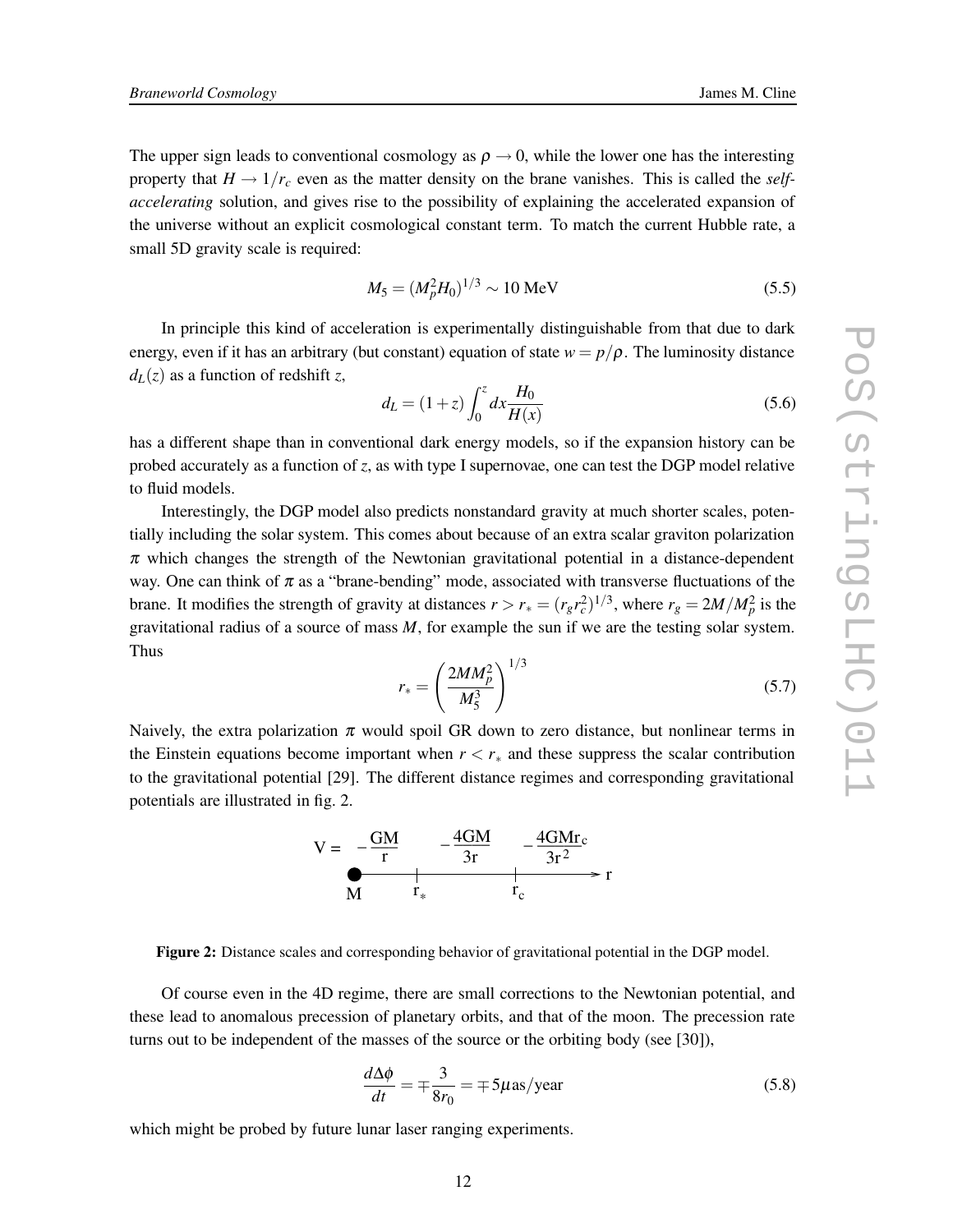There is yet another mass/distance scale associated with the  $\pi$  mode,

$$
\Lambda = \frac{M_{5}^{2}}{M_{p}} \equiv r_{\Lambda}^{-1} \sim (10^{3} \text{ km})^{-1}
$$
 (5.9)

For  $r < r_\Lambda$ , the self coupling  $(\partial \pi)^2 \Box \pi / \Lambda^3$  of the effective Lagrangian for the  $\pi$  becomes strong. If generic operators of the form  $(\partial \pi)^{2N}/\Lambda^{4N-4}$  were also present, as would be true for an ordinary Goldstone boson, this strong coupling would cause the theory to lose predictivity at any  $r < r_\Lambda$ . Remarkably, such operators are not present in the DGP model, due to the unconventional shift symmetry  $\partial_{\mu}\pi \rightarrow \partial_{\mu}\pi + c_{\mu}$ , which is a remnant of the 5D Lorentz symmetry. Hence predictivity is not spoiled in the DGP model. However, precisely the absence of the  $(\partial \pi)^4/\Lambda^4$  term leads to a violation of causality and locality, as shown by ref. [31]. This indicates that the DGP model has no ultraviolet completion which respects analyticity of the S-matrix, hence making it appear quite unlikely that it can be embedded within string theory.

#### **References**

- [1] N. Arkani-Hamed, S. Dimopoulos and G. R. Dvali, "Phenomenology, astrophysics and cosmology of theories with sub-millimeter dimensions and TeV scale quantum gravity," Phys. Rev. D **59**, 086004 (1999) [arXiv:hep-ph/9807344].
- [2] P. Binetruy, C. Deffayet and D. Langlois, "Non-conventional cosmology from a brane-universe," Nucl. Phys. B **565**, 269 (2000) [arXiv:hep-th/9905012].
- [3] P. Hořava and E. Witten, "Eleven-Dimensional Supergravity on a Manifold with Boundary," Nucl. Phys. B **475**, 94 (1996) [arXiv:hep-th/9603142].
- [4] C. Csaki, M. Graesser, C. F. Kolda and J. Terning, "Cosmology of one extra dimension with localized gravity," Phys. Lett. B **462**, 34 (1999) [arXiv:hep-ph/9906513].
- [5] J. M. Cline, C. Grojean and G. Servant, "Cosmological expansion in the presence of an extra dimension," Phys. Rev. Lett. **83**, 4245 (1999) [arXiv:hep-ph/9906523].
- [6] L. Randall and R. Sundrum, "A large mass hierarchy from a small extra dimension," Phys. Rev. Lett. **83**, 3370 (1999) [arXiv:hep-ph/9905221].
- [7] N. Kaloper, "Bent domain walls as braneworlds," Phys. Rev. D **60**, 123506 (1999) [arXiv:hep-th/9905210].
- [8] C. Csaki, M. Graesser, L. Randall and J. Terning, "Cosmology of brane models with radion stabilization," Phys. Rev. D **62**, 045015 (2000) [arXiv:hep-ph/9911406].
- [9] J. M. Cline and J. Vinet, "Order  $\rho^2$  corrections to Randall-Sundrum I cosmology," JHEP 0202, 042 (2002) [arXiv:hep-th/0201041].
- [10] L. Randall and R. Sundrum, "An alternative to compactification," Phys. Rev. Lett. **83**, 4690 (1999) [arXiv:hep-th/9906064].
- [11] D. J. Kapner, T. S. Cook, E. G. Adelberger, J. H. Gundlach, B. R. Heckel, C. D. Hoyle and H. E. Swanson, "Tests of the gravitational inverse-square law below the dark-energy length scale," Phys. Rev. Lett. **98**, 021101 (2007) [arXiv:hep-ph/0611184].
- [12] R. Maartens, D. Wands, B. A. Bassett and I. Heard, "Chaotic inflation on the brane," Phys. Rev. D **62**, 041301 (2000) [arXiv:hep-ph/9912464].